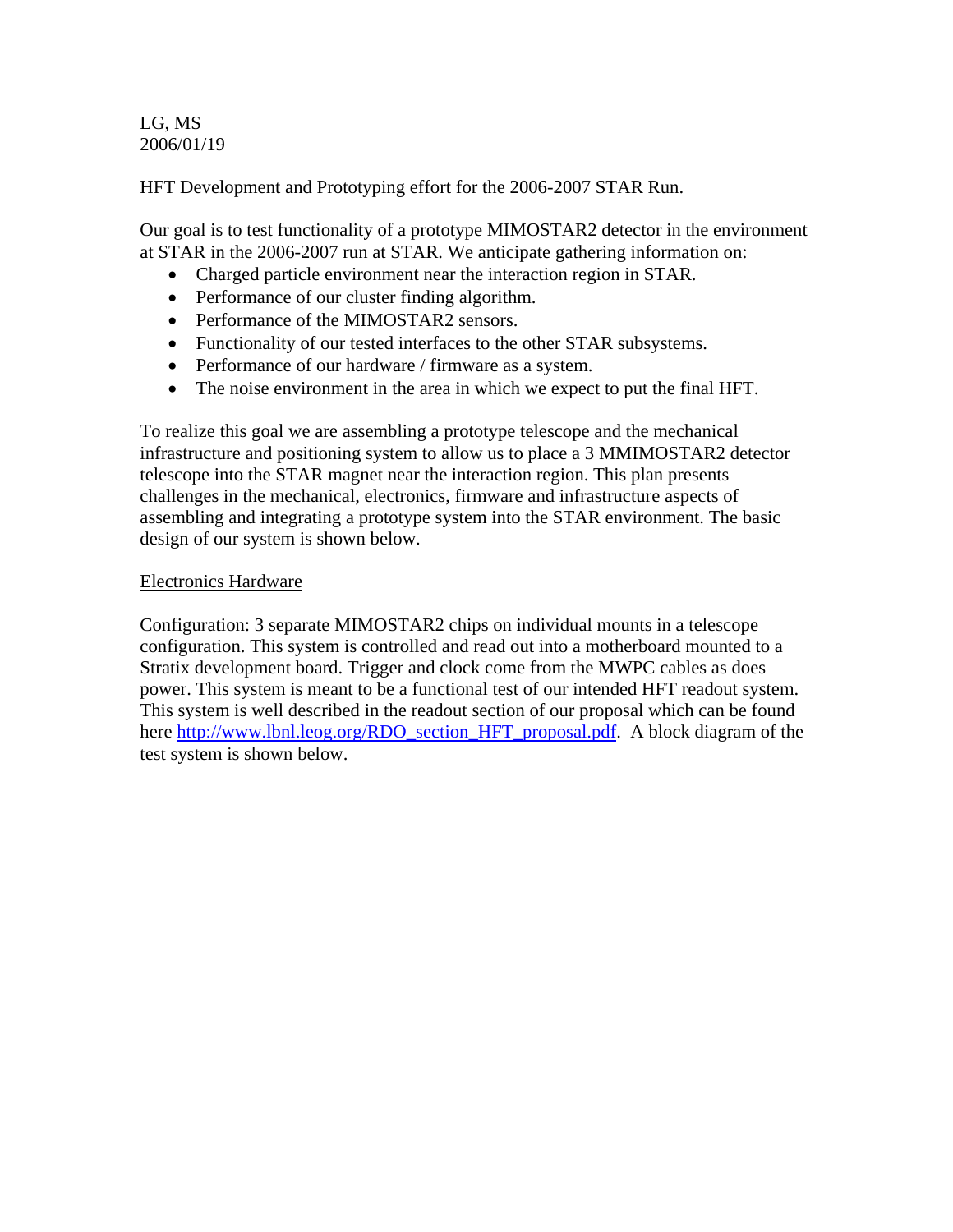

In this test, the basic data flow is as follows. Triggers are received from the STAR triggering system into the motherboard and implemented in the FPGA on the daughtercard. MIMOSTAR2 Configuration (JTAG), latch up protected power, clock, sync and reset are provided via shielded CAT-5 cables from the motherboard ( the schematic can be found here http://www.lbnl.leog.org/rdo/mimostar2\_mb\_prelim\_v4.pdf ). In our configuration, the MIMOSTAR2s will be running in parallel with multidrop LVDS clock and only 1 mx first is brought out for synchronization. The analog signals and mxfirst are transferred from the MIMOSTAR2 detectors mounted on the flex PCBs (http://www.lbnl.leog.org/rdo/mimostar2\_cable\_sept\_test\_final.pdf) via the same CAT-5 cables back to the motherboard and routed to the daughtercard for ADC conversion, data resorting, CDS and cluster finding. The daughtercard schematic can be found here http://www.lbnl.leog.org/rdo/mimostar2\_mb\_prelim\_v4.pdf. Cluster addresses or full frame data (raw or CDS) is then routed from the daughtercard through the motherboard into the Stratix development board and to our data acquisition linux PC via the CERN ALICE DDL / RORC modules. From the DAQ linux PC, the evets are built into the STAR event structure and/or into our own event files.

#### Hardware

The hardware used in this test consists of 3 MIMOSTAR2 detectors mounted on 25 micron kapton flex PCBs, a motherboard, daughtercard, stratix development board, DDL,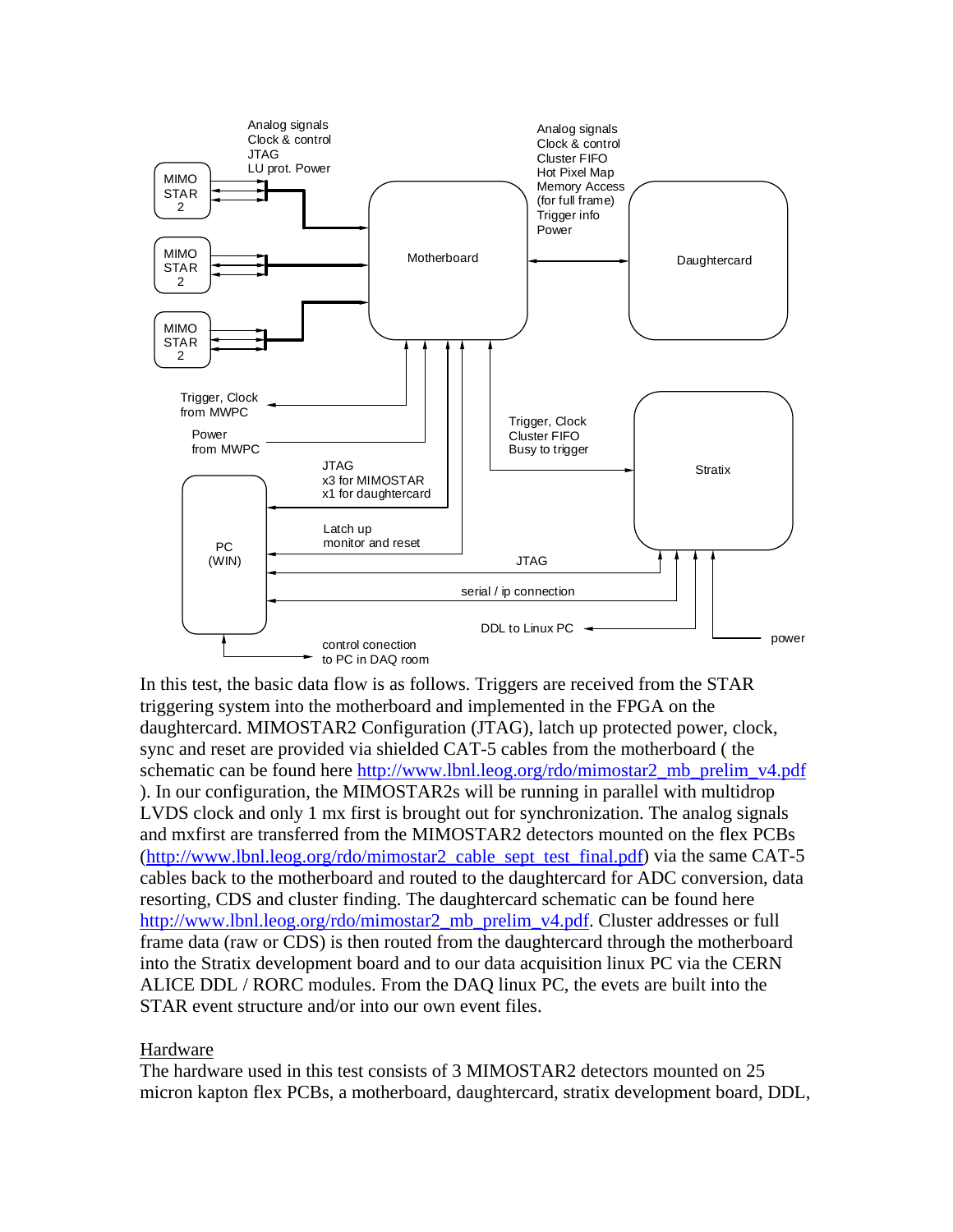DAQ linux PC and configuration PC. A photograph of the assembled motherboard, daughtercard, Stratix development board and DDL, and of the assembled cable is shown below.



# **Firmware**

The firmware required for this test includes most all of the functionality of the final firmware needed for the full detector. The following basic functionality is required: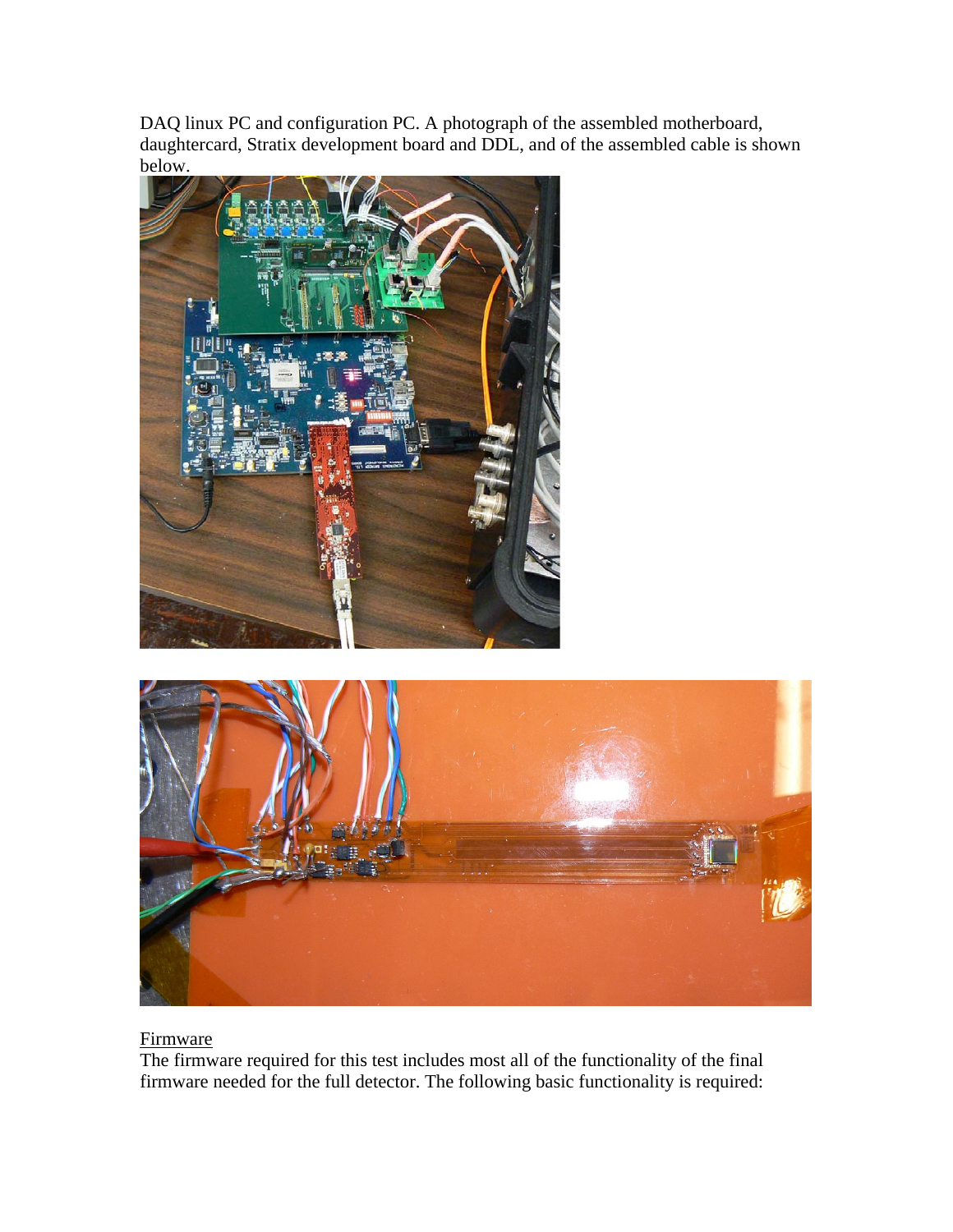### *Implemented on daughtercard*

- Accept and respond appropriately to triggers in the STAR trigger system.
- SRAM memory controller
- 50MHz 12bit ADC serial interface
- Data re-sorter
- CDS
- Full frame readout
- Cluster finding
- Cluster FIFO building

# *Implemented on Stratix board*

- Event building
- JTAG configuration of the chained MIMOSTAR2 chips from the Stratix board.
- Interface to control shell
- DDL control and interface
- Latch-up detection and remote reset

# **Integration**

Some significant effort is required to insert this telescope into the STAR experiment close to the interaction point. An insertion system, electronics control box and cooling system have been designed and fabricated. The basic system is shown below: